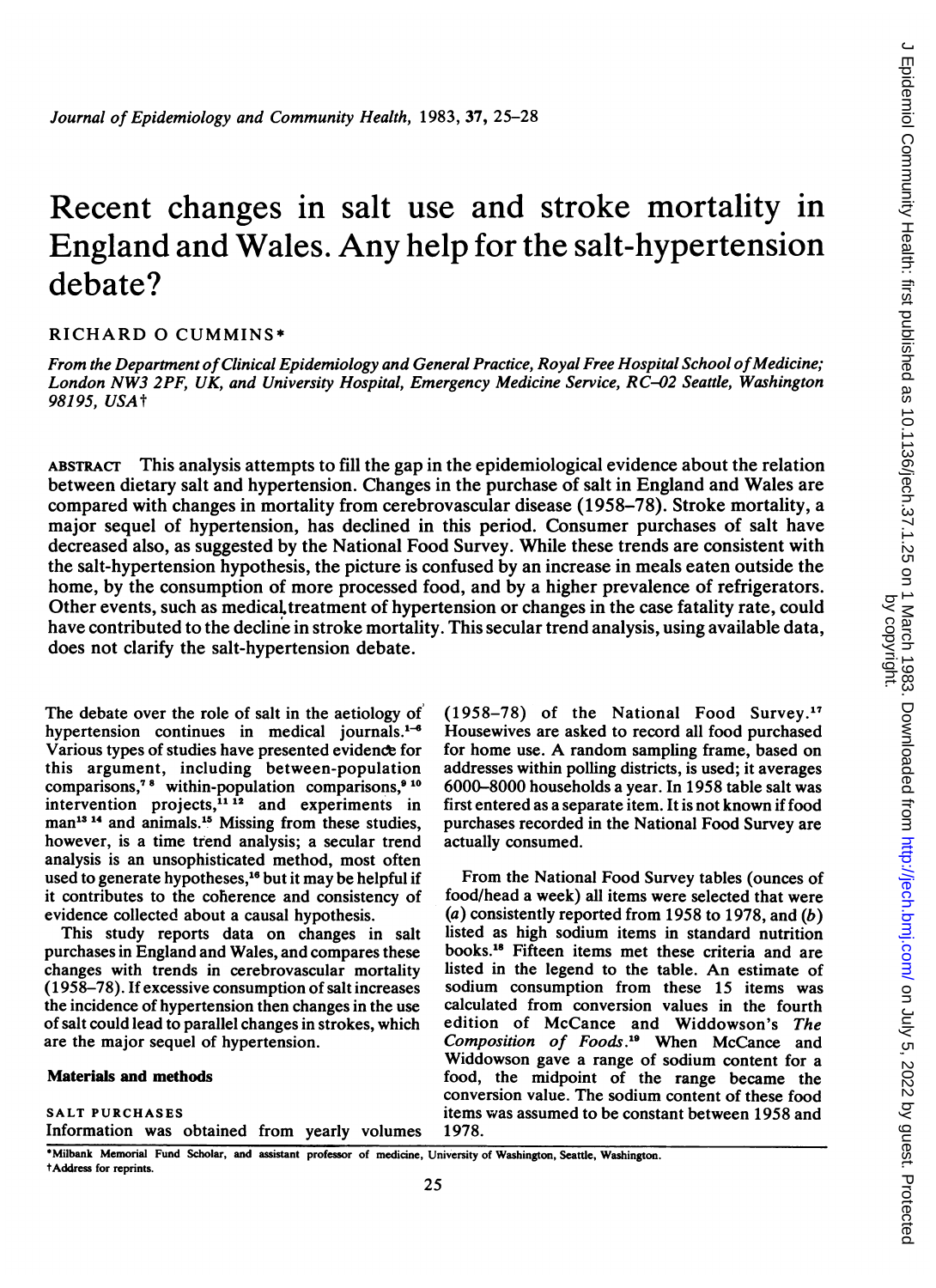## CEREBROVASCULAR MORTALITY

The Registrar General's Statistical review of England and Wales supplied data on mortality from cerebrovascular disease for 1958-78.20 The International Classification of Disease codes 330-334 (vascular lesions of the central nervous system; seventh revision, 1958-67) and 430-438 (cerebrovascular disease; eighth revision, 1968-78) were used to prepare this report.

## **Results**

## SALT/SODIUM PURCHASES

The table presents data from the National Food Survey on the actual grams of sodium purchased/person a week.17 Sodium, rather than salt, is tabulated because these food items may contain sodium nitrate and sodium nitrite, the leavening agents baking powder and baking soda, which contain sodium, and the artificial sweetener sodium saccharin. Table salt has been the greatest single source of sodium in the National Food Survey; it contributes 35-40% of the sodium from these items. "Total bread" products are also important, contributing 25-30% of the sodium consumed from these items.

The figure displays the 1958-78 trend in the consumption of sodium for the total <sup>15</sup> items. A gradual decrease of about 15-20% has occurred in the consumption of sodium from these items. A decrease in bread consumption explains most of this decline (table). Bread is both moderately high in sodium (about 153 mg sodium/ounce) and eaten in large amounts. In the 1958 National Food Survey 47 ounces of bread were purchased/person a week; by 1978 this had declined to 32 ounces.

Trends in salt purchases are erratic, dependent on winter weather, when salt is used to de-ice domestic footpaths, and on market conditions. The unusual increase in purchases of sodium in 1974 was due to panic buying of salt after widespread rumours of a shortage-rumours that, the National Food Survey observed, "the housewives failed to take with a pinch of salt." The decline in salt purchased in 1975 resulted from use of supplies stockpiled in 1974.

## CEREBROVASCULAR DISEASE MORTALITY

The table presents the number of deaths per 100 000 for men and women aged  $65-74$ ,<sup>20</sup> the age group that accounts for most deaths from stroke. The figure presents these data graphically. For both men and women a 25-35% decline in mortality rates occurred in these two decades.

## Richard 0 Cummins

TRENDS IN SODIUM PURCHASES AND CEREBROVASCULAR DISEASE MORTALITY Both sodium purchases and stroke mortality for men and women decline, more or less in parallel, from 1958 (figure). This positive association between TRENDS IN SODIUM PURCHASES AND CONCREDIBNOVASCULAR DISEASE MORTALITY<br>
Both sodium purchases and stroke mortality for men<br>
and women decline, more or less in parallel, from<br>
1958 (figure). This positive association between consistent with the salt-hypertension hypothesis.

Sodium source (g/person a week) and cerebrovascular disease mortality (deaths/100 000, men and women, aged 65-74). 1958 to 1978

| Year | Sodium source (g/person a week) |         |               | Cerebrovascular<br>disease mortality,<br>deaths/100 000 |                                          |  |
|------|---------------------------------|---------|---------------|---------------------------------------------------------|------------------------------------------|--|
|      | Table                           | Total   | 15 high       | Aged 65-74<br>ς<br>Ć                                    |                                          |  |
|      | salt                            | bread   | sodium items* | Men                                                     | Women                                    |  |
| 1958 | $10-8$                          | 7.2     | 26.5          | 673                                                     | 569                                      |  |
| 1959 | $10-8$                          | 7.2     | $26 - 4$      | 667                                                     | 567                                      |  |
| 1960 | $10-0$                          | 7.0     | 25.6          | 671                                                     | 559                                      |  |
| 1961 | 9.2                             | 6.9     | $24 - 8$      | 662                                                     | 558                                      |  |
| 1962 | $9-4$                           | $6 - 7$ | $25-0$        | 672                                                     | 549                                      |  |
| 1963 | 9.9                             | $6 - 6$ | $25 - 3$      | 670                                                     | 551                                      |  |
| 1964 | $10-4$                          | 6.4     | 25.6          | 670                                                     | 501                                      |  |
| 1965 | 9.6                             | 6.2     | $24 - 7$      | 645                                                     | ्र<br>497                                |  |
| 1966 | 9.6                             | 5.9     | 24.3          | 629                                                     | 493                                      |  |
| 1967 | 9.7                             | $6 - 1$ | 24.9          | 595                                                     | ć<br>472                                 |  |
| 1968 | $10-6$                          | 5.9     | $25 - 4$      | 597                                                     | copyright<br>$\tilde{\mathbf{z}}$<br>474 |  |
| 1969 | $10-1$                          | 5.8     | 24.9          | 588                                                     | 468                                      |  |
| 1970 | $11-0$                          | $5 - 8$ | $26 - 0$      | 573                                                     | C<br>448                                 |  |
| 1971 | $10-1$                          | 5.5     | 24.5          | 564                                                     | 439                                      |  |
| 1972 | $10-8$                          | 5.3     | $24 - 8$      | 569                                                     | 436                                      |  |
| 1973 | $9-4$                           | $5 - 1$ | $23 - 2$      | 547                                                     | 424                                      |  |
| 1974 | $11-9$                          | 5-1     | 25.6          | 532                                                     | 414                                      |  |
| 1975 | $8-1$                           | $5 - 2$ | 21.9          | 511                                                     | 387                                      |  |
| 1976 | $8-1$                           | $5 - 1$ | $21-8$        | 494                                                     | 373                                      |  |
| 1977 | $9-4$                           | 5.0     | 23.0          | 475                                                     | 367                                      |  |
| 1978 | $8 - 6$                         | 4.9     | $22 - 1$      | 476                                                     | 356                                      |  |

\* Includes table salt plus total bread, as well as: total cheese, bacon and ham (uncooked), sausages (uncooked, pork), sausages (uncooked, beef), butter, margarine, canned peas, canned beans, biscuits, breakfast cereals, canned soup, potatoes (old, new, chips, crisps), total liquid milk.



Cerebrovascular disease mortality (deaths/100 000, men and women aged 65-74) and sodium purchases (g/person a week); 1 958-78.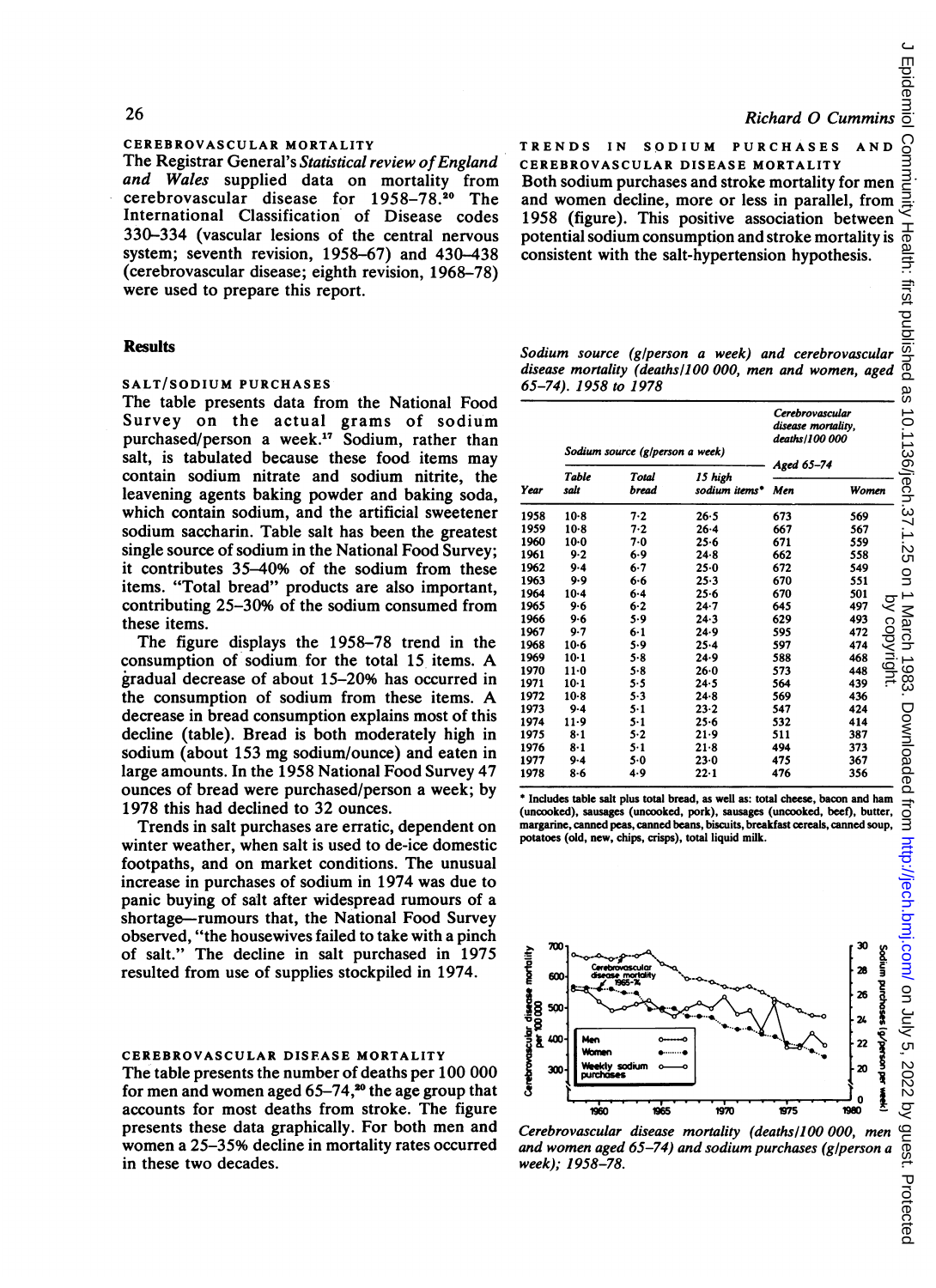#### **Discussion**

#### SALT PRODUCTION

Salt produced for human consumption is just one product of a diverse industry in England and Wales. Only 5% of the national production goes into food processing; 20% is devoted to industrial and chemical processes, exports, and agriculture; and 55% is converted into inorganic chemicals. Rock salt, used mainly in maintaining roads in winter comprises the other 20%.<sup>21</sup> <sup>22</sup>

Processed foods provide roughly half the daily sodium intake.<sup>23</sup> <sup>24</sup> All items listed in the legend to the table are considered processed or manufactured foods. Various reasons explain the prominence of salt in such foods. Firstly, salt is a popular and ancient flavour enhancer. It is a preservative for processed meats and helps cure fermented foods. In the production of cheese it affects texture and controls aging. In baked goods it stops yeast activity and enhances dough characteristics.

#### SODIUM CONSUMPTION

The data from the National Food Survey (table and figure) display a gradual decline in potential sodium intake from 15 high sodium items, mostly due to a decline in the amount of bread people eat. Does consumption of sodium for these 15 items accurately reflect overall consumption of sodium? Possibly. The sodium content of all items in the National Food Survey was totalled by Bull and Buss for 1978.<sup>23</sup> Their figure of  $3.84$  g of sodium/person a day (2.60 g from food and  $1.24$  g from table salt) is reasonably close to the figure of  $3.2$  g derived from the 15 items in this study. This suggests that most sodium consumed in the National Food Survey comes from these selected high sodium items.

Other estimates of average daily sodium consumption are higher than this study-for example, the British Nutrition Foundation calculated a range of  $4.5-5.2$  g.<sup>25</sup> This study, as a time trend analysis, required food items of a high sodium content that were consistently recorded for 21 years in the National Food Survey. Since only 15 items met these requirements, the average estimate of  $3.5 g$ sodium/person a day falls short of a total dietary sodium estimate.

A problem with the National Food Survey is that it records food and table salt purchases rather than actual consumption. Unknown amounts of table salt go to homemade cleaning and pickling solutions, ice-covered steps and pavements, home water-softeners, and art projects. Again, the National Food Survey does not include the large amount of sodium eaten outside the home, estimated

at one meal in four for working adults.<sup>26</sup><sup>27</sup> Often these meals consist of highly processed "convenience" or "fast" foods that are heavily loaded with salt. Consumption of these foods is increasing: the National Food Survey observed an 88% increase in average expenditures for convenience foods in the five-year period 1971-5.17

The percentage of homes owning a refrigerator has increased continually, from 33% in 1962 to 94% in 1978.17 Experts have argued that this increase in refrigerators made salt preservation of food superfluous. As a result, salt intake decreased, blood pressures declined, and lower stroke mortality followed.<sup>28</sup>  $29$  This argument is difficult to evaluate. Belgian researchers, however, document a 50% decline in mean 24-hour sodium excretion in subjects studied between 1966 and 1979, and suggest increased use of refrigerators as an explanation.<sup>28</sup> <sup>29</sup>

While the trends in the figure suggest a relationship between salt use and stroke mortality, the data are too weak to support any firm conclusions. It is not clear whether salt intake has been increasing or decreasing: national salt production, which has increased, cannot be broken down to salt destined only for human consumption; high sodium foods in the home appear to have declined, according to the National Food Survey; and more refrigerators have decreased the need for salt preservation of food. In contrast, the intake of highly salted convenience and processed foods has imposed a greater sodium load over the years, as has the increased percentage of meals eaten outside the home. None of these changes over time can be quantified accurately.

Stroke mortality was used in this analysis because it is the major manner by which hypertension produces death, and because mortality data for cerebrovascular disease are more accurate than available data for hypertension. It is not clear why the decline in strokes has occurred; a decrease in blood pressure is only one of several possible explanations.30 Change in diagnostic fashions, for example, or a decrease in the stroke fatality rate could produce an apparent decrease in stroke mortality while the true incidence of disease remained constant or increased. A decline in the major stroke risk factor, raised blood pressure, may have resulted from increased use of antihypertensive agents. The decline in cerebrovascular disease, however, started before the widespread marketing of these medications and has occurred in age and sex groups seldom prescribed the drugs.30

As a time-trend analysis, this study attempts to fill a gap in the epidemiological evidence marshalled for the salt-hypertension debate. It presents data that are limited and cannot confirm or invalidate the salt-hypertension hypothesis. In the future better

 $\subset$